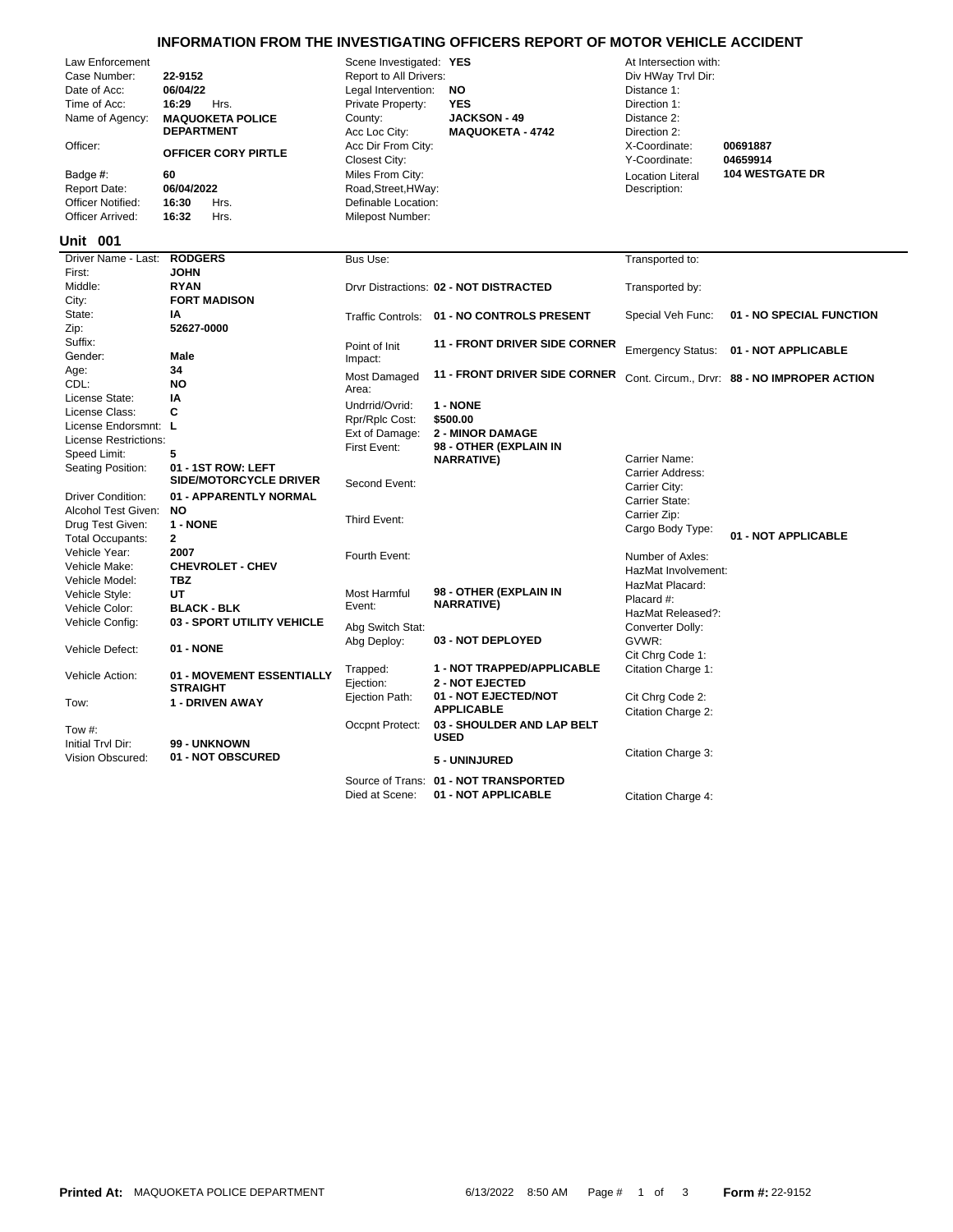## **002 Unit**

| Driver Name - Last: ZEALLEY |                             | Bus Use:            |                                                  | Transported to:          |                                               |
|-----------------------------|-----------------------------|---------------------|--------------------------------------------------|--------------------------|-----------------------------------------------|
| First:                      | <b>ZACHARY</b>              |                     |                                                  |                          |                                               |
| Middle:                     | <b>ALAN</b>                 |                     | Drvr Distractions: 97 - OTHER DISTRACTION INSIDE | Transported by:          |                                               |
| City:                       | <b>LA MOTTE</b>             |                     | <b>VEHICLE (EXPLAIN IN NARRATIVE)</b>            |                          |                                               |
| State:                      | ΙA                          |                     | Traffic Controls: 01 - NO CONTROLS PRESENT       | Special Veh Func:        | 01 - NO SPECIAL FUNCTION                      |
| Zip:                        | 52054-0000                  |                     |                                                  |                          |                                               |
| Suffix:                     |                             | Point of Init       | 06 - REAR MIDDLE                                 | <b>Emergency Status:</b> | 01 - NOT APPLICABLE                           |
| Gender:                     | Male                        | Impact:             |                                                  |                          |                                               |
| Age:                        | 35                          | Most Damaged        | 06 - REAR MIDDLE                                 |                          | Cont. Circum., Drvr: 19 - STARTING OR BACKING |
| CDL:                        | <b>NO</b>                   | Area:               |                                                  |                          | <b>IMPROPERLY</b>                             |
| License State:              | IA                          | Undrrid/Ovrid:      | 1 - NONE                                         |                          |                                               |
| License Class:              | C                           | Rpr/Rplc Cost:      | \$100.00                                         |                          |                                               |
| License Endorsmnt:          |                             | Ext of Damage:      | 1 - NONE                                         |                          |                                               |
| License Restrictions:       |                             | First Event:        | 98 - OTHER (EXPLAIN IN                           |                          |                                               |
| Speed Limit:                | 5                           |                     | <b>NARRATIVE)</b>                                | Carrier Name:            |                                               |
| Seating Position:           | 01 - 1ST ROW: LEFT          |                     |                                                  | Carrier Address:         |                                               |
|                             | SIDE/MOTORCYCLE DRIVER      | Second Event:       |                                                  | Carrier City:            |                                               |
| <b>Driver Condition:</b>    | 06 - UNDER THE INFLUENCE O  |                     |                                                  | Carrier State:           |                                               |
| Alcohol Test Given:         | <b>YES</b>                  |                     |                                                  | Carrier Zip:             |                                               |
| Drug Test Given:            | 1 - NONE                    | Third Event:        |                                                  | Cargo Body Type:         |                                               |
| <b>Total Occupants:</b>     | $\mathbf 1$                 |                     |                                                  |                          | 01 - NOT APPLICABLE                           |
| Vehicle Year:               | 2014                        | Fourth Event:       |                                                  | Number of Axles:         |                                               |
| Vehicle Make:               | <b>FORD - FORD</b>          |                     |                                                  | HazMat Involvement:      |                                               |
| Vehicle Model:              | F <sub>15</sub>             |                     |                                                  | HazMat Placard:          |                                               |
| Vehicle Style:              | <b>PK</b>                   | <b>Most Harmful</b> | 98 - OTHER (EXPLAIN IN                           | Placard #:               |                                               |
| Vehicle Color:              | <b>ORANGE - ONG</b>         | Event:              | <b>NARRATIVE)</b>                                | HazMat Released?:        |                                               |
| Vehicle Config:             | 02 - FOUR-TIRE TRUCK (PICK- | Abg Switch Stat:    |                                                  | Converter Dolly:         |                                               |
|                             | UP)                         | Abg Deploy:         | 03 - NOT DEPLOYED                                | GVWR:                    |                                               |
| Vehicle Defect:             | 01 - NONE                   |                     |                                                  | Cit Chrg Code 1:         | 321J.2(2)(A)                                  |
|                             |                             | Trapped:            | 1 - NOT TRAPPED/APPLICABLE                       | Citation Charge 1:       | <b>OPERATING WHILE UNDER</b>                  |
| Vehicle Action:             | 01 - MOVEMENT ESSENTIALLY   | Ejection:           | <b>2 - NOT EJECTED</b>                           |                          | THE INFLUENCE 1ST OFFENSE                     |
|                             | <b>STRAIGHT</b>             | Ejection Path:      | 01 - NOT EJECTED/NOT                             | Cit Chrg Code 2:         |                                               |
| Tow:                        | <b>1 - DRIVEN AWAY</b>      |                     | <b>APPLICABLE</b>                                | Citation Charge 2:       |                                               |
|                             |                             | Occpnt Protect:     | 03 - SHOULDER AND LAP BELT                       |                          |                                               |
| Tow #:                      |                             |                     | <b>USED</b>                                      |                          |                                               |
| Initial Trvl Dir:           | 99 - UNKNOWN                |                     |                                                  | Citation Charge 3:       |                                               |
| Vision Obscured:            | 01 - NOT OBSCURED           |                     | 5 - UNINJURED                                    |                          |                                               |
|                             |                             |                     | Source of Trans: 01 - NOT TRANSPORTED            |                          |                                               |
|                             |                             | Died at Scene:      | 01 - NOT APPLICABLE                              | Citation Charge 4:       |                                               |
|                             |                             |                     |                                                  |                          |                                               |

## **Accident Environment**

| First Harmful Event Loc:   | 98 - OTHER (EXPLAIN IN NARRATIVE) | <b>Roadway Characteristics</b> |                                                               |
|----------------------------|-----------------------------------|--------------------------------|---------------------------------------------------------------|
| Manner of Crash/Collision: | 98 - OTHER (EXPLAIN IN NARRATIVE) | Environment:                   | 01 - NONE APPARENT                                            |
| Light Conditions:          | <b>1 - DAYLIGHT</b>               | Roadway:                       | 01 - NONE APPARENT                                            |
| <b>Weather Conditions:</b> | 02 - CLOUDY                       |                                |                                                               |
|                            |                                   | Type of Road Junc/Feat:        | 01 - NON-JUNCTION/NO SPECIAL FEATURE                          |
| Surface Conditions:        | $01 - DRY$                        |                                |                                                               |
|                            |                                   | FRA No.:                       |                                                               |
|                            |                                   | Horizontal Alignment:          |                                                               |
| Workzone Related:          | <b>NO</b>                         | <b>Vertical Alignment:</b>     |                                                               |
| Activity:                  |                                   |                                |                                                               |
| Location:                  |                                   |                                |                                                               |
| Type:                      |                                   |                                | First Harmful Evt of Crash: 98 - OTHER (EXPLAIN IN NARRATIVE) |
| <b>Workers Present:</b>    |                                   |                                |                                                               |
|                            |                                   |                                |                                                               |
| <b>Narrative</b>           |                                   |                                |                                                               |

Unit 1 was parked at a gas pump. Unit 2 backed up and did not see unit 1. Unit 2 struck Unit 1 in the front bumper with the trailer hitch. There was no damage done to Unit 2. Unit 1<br>had small fender damage.